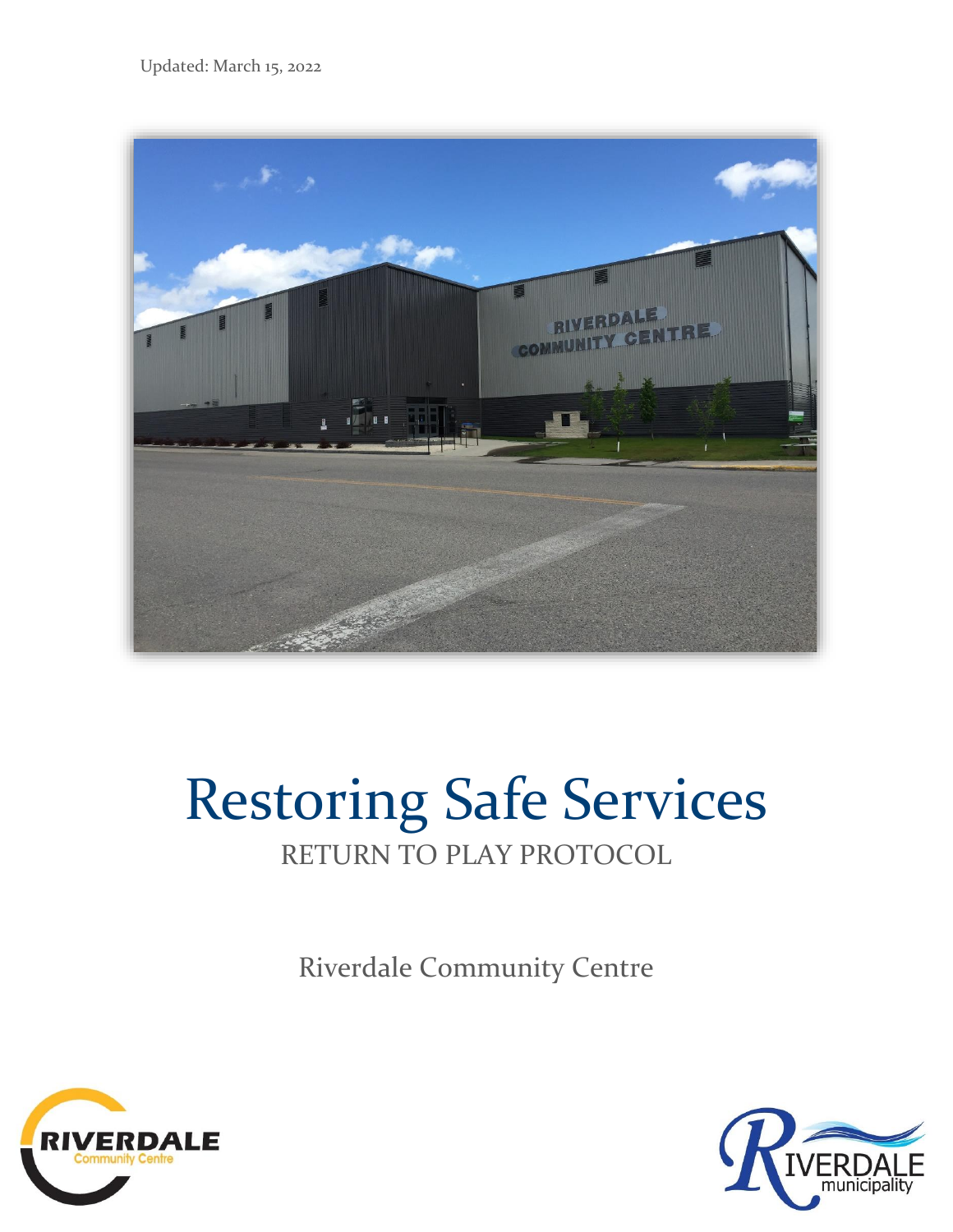# Statement of Commitment

Riverdale Municipality is committed to ensuring the health and safety of all visitors/user groups of Riverdale Community Centre (RCC). This document provides our Return to Play Protocol. We recognize that the COVID-19 pandemic is fluid, and it is our goal to provide you with a safe space to enjoy recreational activities while adhering to provincial/federal regulations.

#### **Provincial Response Level: Caution**

Manitoba is at an important transitional phase in our COVID-19 response. Public health indicators are stabilizing or improving and as of Tuesday, Feb. 15, the Manitoba chief provincial public health officer has set the pandemic response system to Yellow (Caution).

Changes to existing public health orders will take effect February 15, 2022 at 12:01 a.m.

#### GENERAL FACILITY GUIDELINES

Riverdale Community Centre (RCC) has implemented measures to ensure Provincial standards are being met, with public safety being our highest priority.

- All patrons entering the facility will be required to complete the self-screening questionnaire prior to arrival.
- Stay home if you are feeling sick or unwell.
- All patrons entering the facility must adhere to the latest Government of Manitoba travel restrictions and self-isolation regulations.
- All patrons and staff members must adhere to proper physical distancing guidelines. A minimum of a 2-meter distance must be maintained while standing/sitting throughout RCC. Distance markers will be throughout the facility.
- Players, team staff, officials and spectators should avoid congregating in small or large groups anywhere in the facility.
- Upon entry, hand sanitization will be mandatory. Hand sanitizer will be available throughout the facility.

## Hockey Arena Specific Guidelines

#### GENERAL ARENA GUIDELINES

All ice bookings must be made through the Manager of Community Services. Ice times are not inter-changeable. Any changes to ice times must be approved by Management.

Access to the facility is limited to 45 minutes before scheduled ice time (games) and 30 minutes for prior to bookings for practices. We strongly encourage that you come "ice ready" (fully dressed, minus helmet & skates). Additional time spent in building may relate to extra billing costs.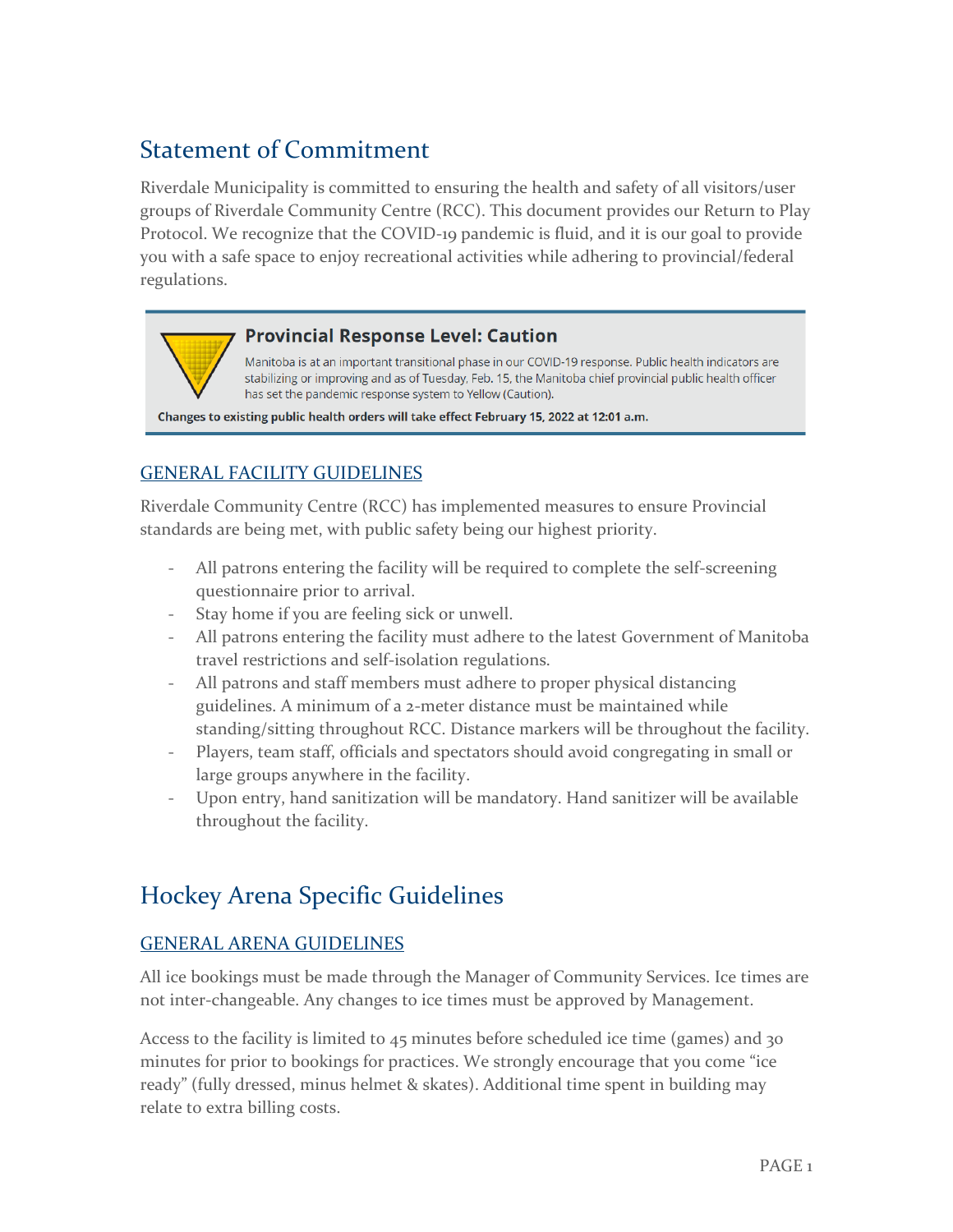Dressing rooms will be pre-selected. Limit time in dressing rooms. Additional chairs have been added in the middle of each dressing room to encourage physical distancing when possible.

There is a zero tolerance for spitting, spraying water bottles, or fighting within RCC. Failure to comply may result in future bookings being suspended.

User groups are responsible for sanitizing any shared equipment between uses.

You must leave the building as quickly as possible following your rental.

While on ice:

- 1. Maintain physical distancing as much as possible. On-ice drills must be designed to allow for physical distancing between players and coaches.
- 2. Physical contact for goal celebrations is prohibited
- 3. Handshakes after games are prohibited
- 4. Maintain physical distancing while on benches.

You must adhere to your PSO for additional return to play policies.

Coaches/Managers must be able to manage their teams in a way that respects the current guidelines.

#### SPECTATORS

Spectators must report directly to designated viewing area after dropping off/assisting child.

Social distancing (2-meters) must be maintained in spectating area. There are no capacity limitations on spectators, however, capacity may be limited as a 2-meter distance must be maintained between different households.

## Curling Rink Specific Guidelines

## GENERAL CURLING GUIDELINES

Access to the facility is limited to 30 minutes before and after your scheduled draw time. We strongly encourage that you come "ice ready".

Maintaining physical distancing in dressing rooms is recommended.

While on ice:

1. Measuring units must be sanitized after each use. Prior to measuring, participant must sanitize their hands before and after use.